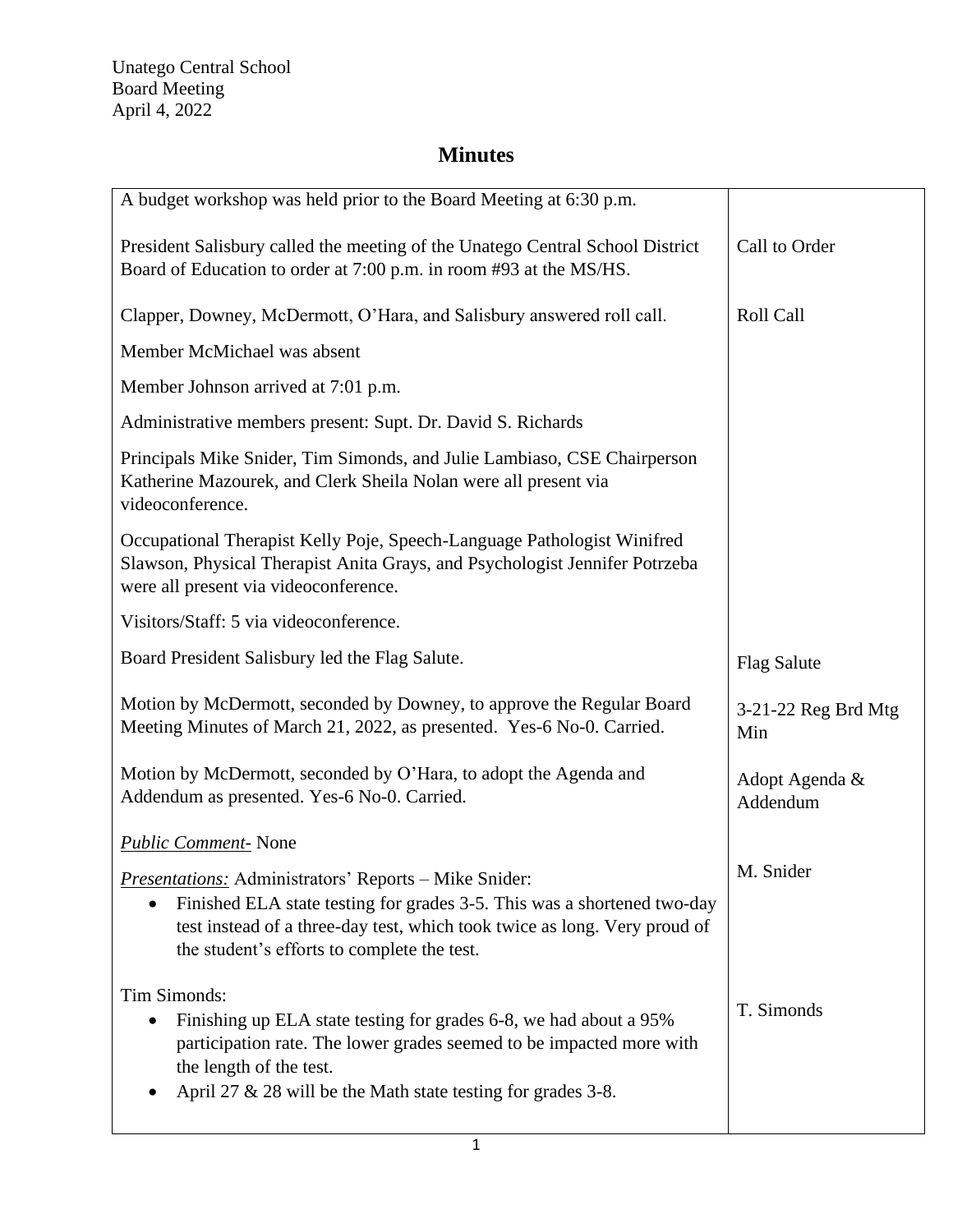| Met with the Student Council leaders to start planning some spring<br>$\bullet$                                                                                                                                                                                                                                                                                                                                                                                                                                                                                                                                                                                                                                                                                                           |                                                   |
|-------------------------------------------------------------------------------------------------------------------------------------------------------------------------------------------------------------------------------------------------------------------------------------------------------------------------------------------------------------------------------------------------------------------------------------------------------------------------------------------------------------------------------------------------------------------------------------------------------------------------------------------------------------------------------------------------------------------------------------------------------------------------------------------|---------------------------------------------------|
| activities.<br>The 8 <sup>th</sup> grade field trip is back on for this school year.<br>$\bullet$                                                                                                                                                                                                                                                                                                                                                                                                                                                                                                                                                                                                                                                                                         |                                                   |
|                                                                                                                                                                                                                                                                                                                                                                                                                                                                                                                                                                                                                                                                                                                                                                                           |                                                   |
| Julie Lambiaso:<br>High School Parent/Teacher conferences were held on April 1 & 4.<br>April 1 completed bus drills and held an assembly with Jared Campbell.<br>$\bullet$<br>Thank you to Terri Jackson and FBLA for the Trivia Challenge that was<br>$\bullet$<br>also held on April 1. It was a wonderful time for all involved.<br>High School spring concert will be held on April 5 at 7:00 p.m.<br>$\bullet$<br>April 6 is High School planning night at 7:00 p.m.<br>$\bullet$<br>April 8 is the end of the $3rd$ quarter.<br>$\bullet$<br>The High School play that was held last week was fantastic. Great to see<br>$\bullet$<br>so many students involved. Recognized all the seniors that were<br>involved.                                                                  | J. Lambiaso                                       |
| Providers' Presentation - (Related Service Professionals)-Psychologist Jennifer<br>Potrzeba, Speech-Language Pathologist Winifred Slawson, Occupational<br>Therapist Kelly Poje, and Physical Therapist Anita Grays:<br>Explained to the board what each of their roles are in the district and<br>$\bullet$<br>what they do to help our students.                                                                                                                                                                                                                                                                                                                                                                                                                                        | J. Potrzeba, W.<br>Slawson, K. Poje, A.<br>Grays, |
| Superintendent's Report - Dr. David S. Richards:<br>April 20 board meeting will be back open to the public and in-person.<br>$\bullet$<br>COVID cases keep decreasing. We seem to be averaging about 1-3<br>$\bullet$<br>positive cases per week.<br>Capital Project Update: We are still awaiting approval for the project<br>from SED.<br>The district will be holding a three-week academic and enrichment<br>$\bullet$<br>summer program again this year. Drama and music will again have an<br>enrichment program.<br>Local Superintendents were invited to a breakfast today to meet the new<br>Administration at SUNY Oneonta.<br>The district is still looking at options for Health Insurance.<br>Sports merger survey is complete.<br>We continue to transport students to OCA. | Dr. Richards                                      |
| The district holds a Budget Presentation and sends out a Budget<br>Newsletter, as well as posts on Facebook and the Website to get the<br>word out to the public regarding the Budget Vote, held on May 17.<br>Interviews were started on April 1 for a new Groundkeeper position.                                                                                                                                                                                                                                                                                                                                                                                                                                                                                                        |                                                   |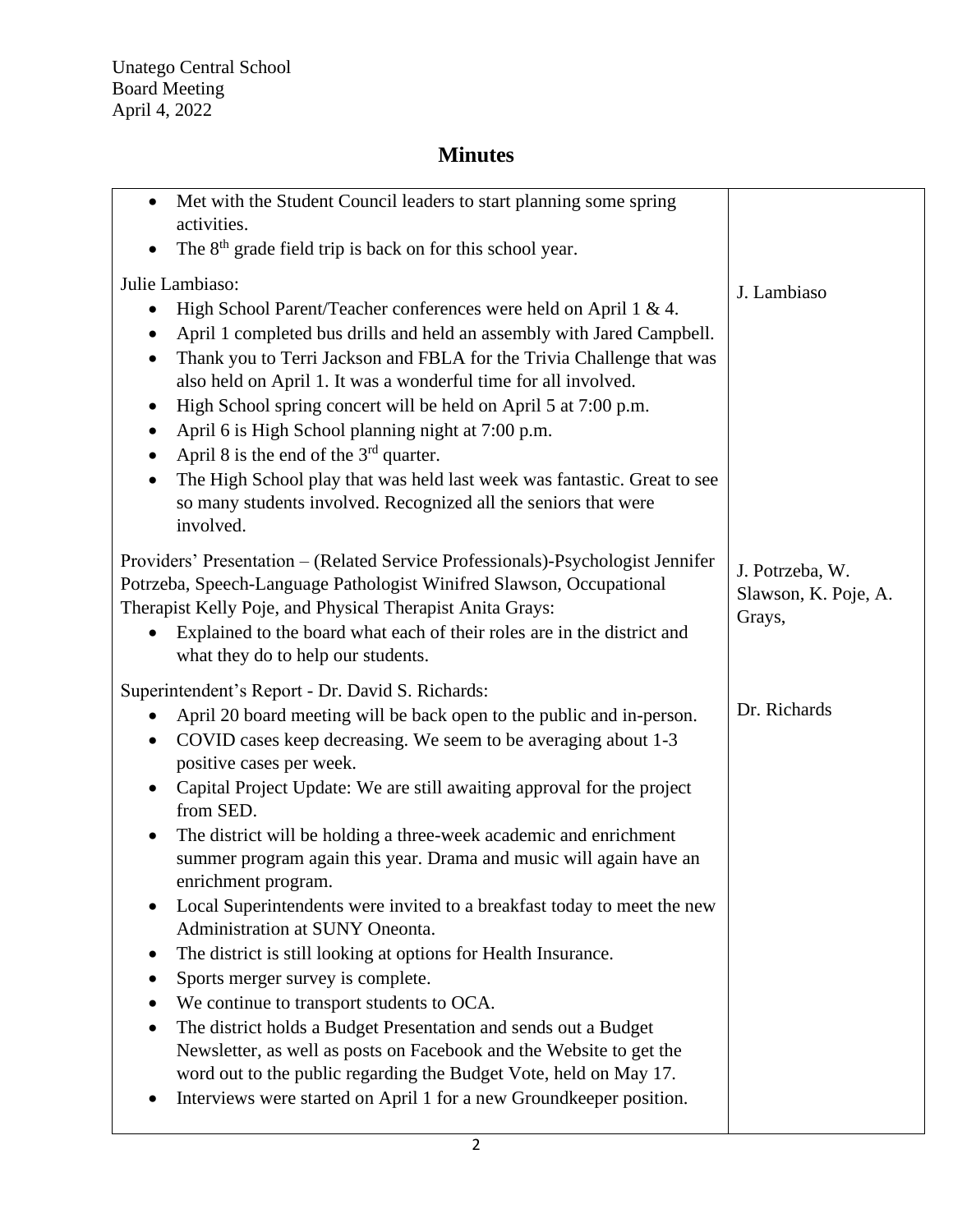| The district will be looking into getting quotes to install vape detectors<br>$\bullet$<br>in the bathrooms.<br>The board would like to have Delta conduct a study for Geothermal and                                                                                                                                                                                                                                   |                                                                                                   |
|-------------------------------------------------------------------------------------------------------------------------------------------------------------------------------------------------------------------------------------------------------------------------------------------------------------------------------------------------------------------------------------------------------------------------|---------------------------------------------------------------------------------------------------|
| Solar.                                                                                                                                                                                                                                                                                                                                                                                                                  |                                                                                                   |
| Administrative Action<br>Motion by Downey, seconded by O'Hara, to approve the following resolutions<br>4.1-4.13 and Addendum 4.14-4.15 as presented. Yes-6 No-0. Carried.                                                                                                                                                                                                                                               |                                                                                                   |
| RESOLVED: Upon the recommendation of the Superintendent of Schools that<br>this Board does hereby authorize BOCES to award bids on the behalf of the<br>participating school district for Cooperative Purchasing for the 2022-2023<br>school year as presented.                                                                                                                                                         | Approve BOCES Bids for<br><b>Cooperative Purchasing</b>                                           |
| RESOLVED: Upon the recommendation of the Superintendent of Schools that<br>this Board does hereby authorize BOCES to award bids on behalf of the<br>districts in the preparation, advertising, and tabulation of bids but specifies that<br>bids are to be awarded by individual district's Board of Education based on the<br>information supplied by BOCES for Generic for the 2022-2023 school year as<br>presented. | Approve BOCES Bids for<br>Generic                                                                 |
| RESOLVED: Upon the recommendation of the Superintendent of Schools that<br>this Board does hereby approve a committee to act in the district's behalf and<br>for the district to abide by committee recommendations and award of bids for<br>Cafeteria Supplies and Food bid for the 2022-2023 school year as presented.                                                                                                | Approve BOCES Bids for<br>Cafeteria Food &<br>Supplies                                            |
| RESOLVED: Upon the recommendation of the Superintendent of Schools that<br>this Board does hereby approve transportation request to and from Otsego<br>Christian Academy as presented.                                                                                                                                                                                                                                  | <b>Approve Transportation</b><br>Request-OCA                                                      |
| RESOLVED: Upon the recommendation of the Superintendent of Schools that<br>this Board does hereby establish the Theresa Wiedeck Memorial scholarship as<br>presented.                                                                                                                                                                                                                                                   | Approve establishment of<br>Theresa Wiedeck<br>Memorial Scholarship                               |
| RESOLVED: Upon the recommendation of the Superintendent of Schools that<br>this Board does hereby appoint Violet Bettiol teller and Sharon Harris and<br>Elizabeth Goodrich machine inspectors for the Annual District Meeting at a rate<br>of \$100/day.                                                                                                                                                               | <b>Appoint Machine</b><br>Inspectors/Teller-Budget<br>Vote-E. Goodrich, S.<br>Harris & V. Bettiol |
| RESOLVED: Upon the recommendation of the Superintendent of Schools that<br>this Board does hereby accept, with regret and appreciation, Martha Vanderlip's<br>resignation due to retirement as an aide/security, effective June 30, 2022.                                                                                                                                                                               | Accept Retirement-M.<br>Vanderlip, Aide/<br>Security                                              |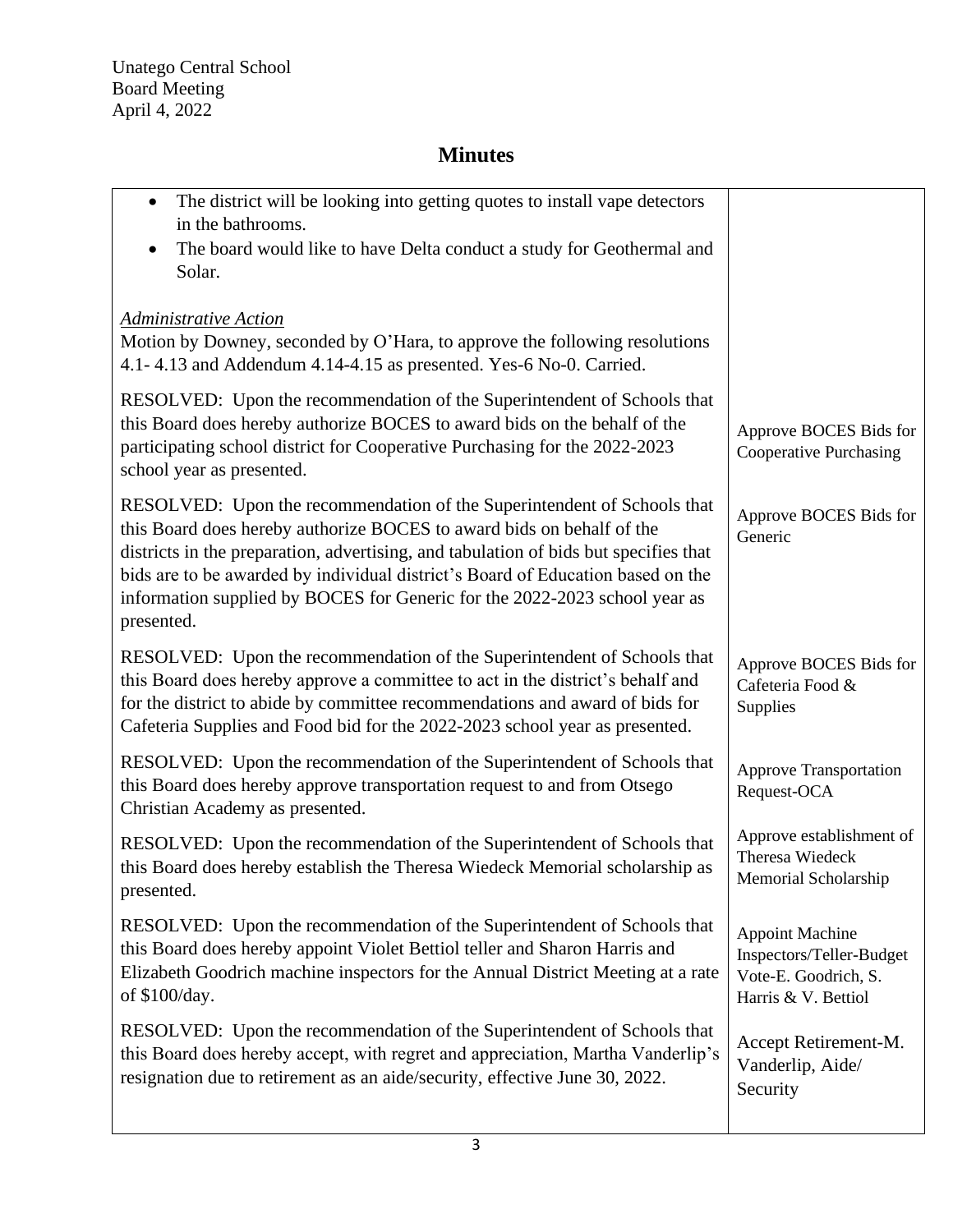| RESOLVED: Upon the recommendation of the Superintendent of Schools that<br>this Board does hereby appoint Erin Dodrill as substitute teacher/aide/LTA for<br>the 2021-2022 school year as presented.                                                                                                                                                                                                                                                                                                                                                                                                                                                     | Appoint E. Dodrill-Sub<br>Teacher/Aide/LTA       |
|----------------------------------------------------------------------------------------------------------------------------------------------------------------------------------------------------------------------------------------------------------------------------------------------------------------------------------------------------------------------------------------------------------------------------------------------------------------------------------------------------------------------------------------------------------------------------------------------------------------------------------------------------------|--------------------------------------------------|
| RESOLVED: Upon the recommendation of the Superintendent of Schools that<br>this Board does hereby appoint Joseph Cantori as substitute teacher for the<br>2021-2022 school year as presented.                                                                                                                                                                                                                                                                                                                                                                                                                                                            | Appoint J. Cantori-Sub<br>Teacher                |
| RESOLVED: Upon the recommendation of the Superintendent of Schools that<br>this Board does hereby approve the unpaid medical leave of absence for Jordan<br>Deyo from March 14, 2022, to March 29, 2022, as presented.                                                                                                                                                                                                                                                                                                                                                                                                                                   | Approve Unpaid<br>Medical Leave-J. Deyo          |
| RESOLVED: Upon the recommendation of the Superintendent of Schools that<br>this Board does hereby amend the original appointment date and salary of<br>Jacqueline Smith, to a three-year probationary appointment in the tenure area of<br>Elementary Education Teacher effective date April 25, 2022, and ending April<br>24, 2025, Masters Step 9 +45, salary \$65,344 pro-rated, to correspond with<br>graduate credits per contract.                                                                                                                                                                                                                 | Amend Prob. Apt/Salary-<br>J. Smith-Elem Teacher |
| RESOLVED: Upon the recommendation of the Superintendent of Schools that<br>this Board does hereby appoint Shannon Adams as a teacher for the After<br>School Academic Eligibility Program for the 2021-2022 school year as<br>presented.                                                                                                                                                                                                                                                                                                                                                                                                                 | Appoint S. Adams-<br>Afterschool AE<br>Teacher   |
| RESOLVED: Upon the recommendation of the Superintendent of Schools that<br>this Board does hereby appoint Hannah Baskin, to a four-year probationary<br>appointment in the tenure area of School Counselor, effective date July 1, 2022,<br>and ending June 30, 20226, Masters Step 1 at a salary of \$53,717 as presented.<br>(Replaces Laura Wade)                                                                                                                                                                                                                                                                                                     | Appoint H. Baskin-<br>School Counselor 22-23     |
| This expiration date is tentative and conditional only. Except to the extent<br>required by the applicable provisions of Section 3012 of the Education Law, in<br>order to be granted tenure the teacher must receive composite or overall annual<br>professional performance review ratings pursuant to Section 3012-c and/or<br>3012-d of the Education Law of either effective or highly effective in at least<br>three $(3)$ of the four $(4)$ preceding years, and if the teacher receives an<br>ineffective composite or overall rating in the final year of the probationary<br>period the teacher shall not be eligible for tenure at that time. |                                                  |
| RESOLVED: Upon the recommendation of the Superintendent of Schools that<br>this Board does hereby approve transportation request to and from Otsego<br>Christian Academy as presented.                                                                                                                                                                                                                                                                                                                                                                                                                                                                   | <b>Approve Transportation</b><br>Request-OCA     |